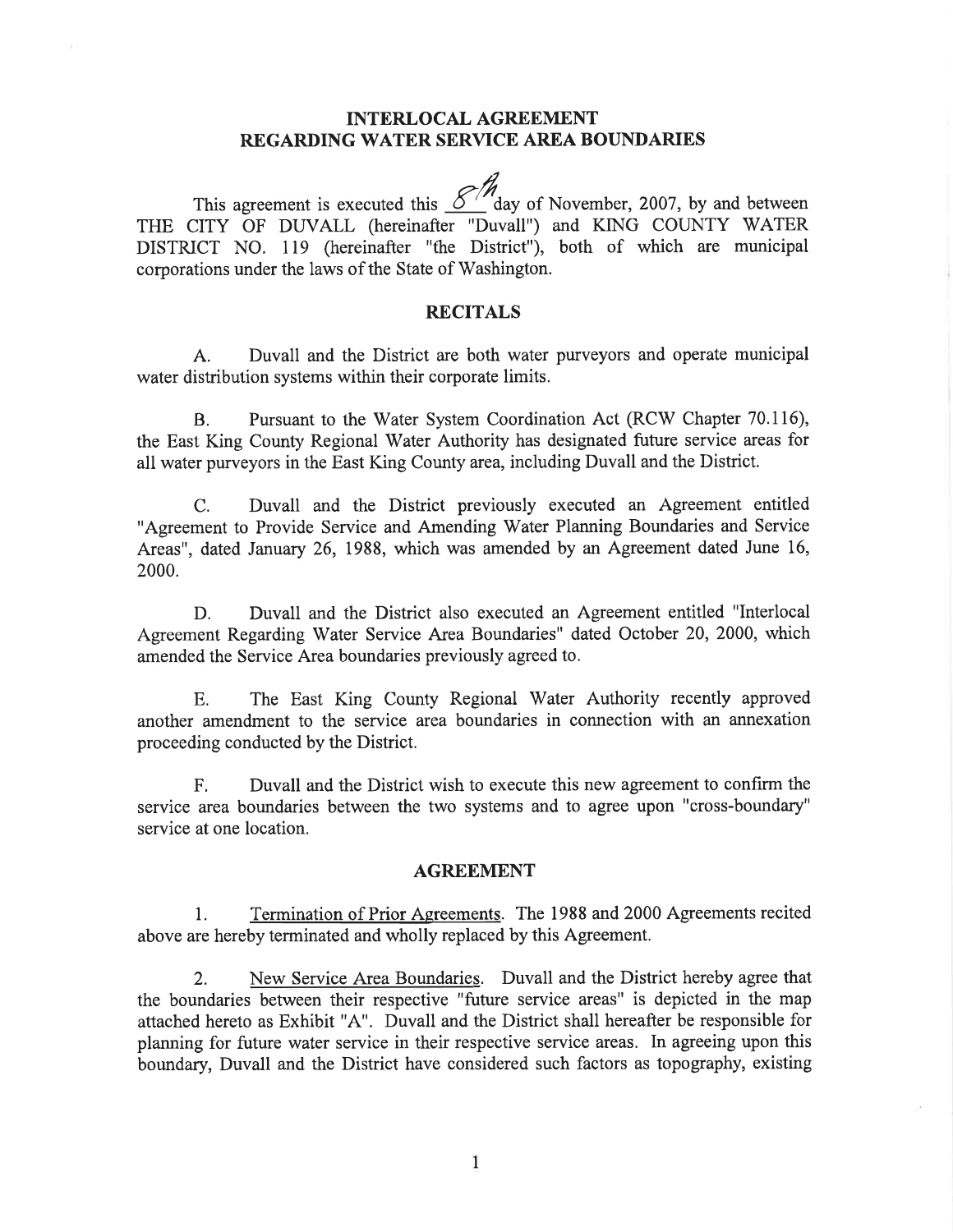water storage and pumping systems, Duvall's Urban Growth Area boundaries and all other factors that determine a logical boundary for their respective service areas.

3. Cross-Boundary Service. Duvall and the City have previously agreed upon one location where "cross-boundary service" has been provided, at the area where Big Rock Road crosses the service area boundary. Duvall has installed a valve which provides the District with a connection to the Duvall water system at that location (hereinafter "the connection point"). Although the area just south and east of the connection point lies within the District's service area, the District does not yet have water service lines which extend to that vicinity. Several customers on the District's side of the boundary have been served by water from Duvall's water supply from the connection point in the past, using extensions along Big Rock Road constructed and maintained by the District. In the prior agreements, the parties had agreed that there would be a limit on the number of such connections. The parties now agree that there shall be no arbitrary limit on the number of such connections and that Duvall will allow additional customers of the District along Big Rock Road to be served is such a manner, on the following terms:

a. Consent by Duvall. If the District receives additional requests from customers for water service in the general vicinity of the Duvall water supply connection point on Big Rock Road, the District shall contact Duvall and request permission to make such connections. Duvall's permission for such additional connections shall not be unreasonably withheld and shall be granted as long as Duvall has an adequate water supply available at the Big Rock Road location.

b. Costs of Extension and Connection. All costs of extending, tapping and connecting the water lines to serve the customers in the District's water service area shall be paid by the customer or by the District, and Duvall shall not be required to pay any such costs.

c. Ownership and Maintenance. All water lines downstream from the connection point shall be owned by the District and the District shall be responsible for maintaining and replacing all such water line extensions.

d. Meter Reading and Billing. Duvall shall read the meters of those customers in the District's service area who obtain water from the Duvall connection point and shall periodically bill the District for all water consumed by such customers. The billing statements shall provide a breakdown of the amount consumed by each customer. Duvall shall bill such services at Duvall's "outside of City" rates. The District shall be responsible for paying those bills to Duvall and will then bill the customers directly, including whatever mark-up the District determines to be reasonable to cover its costs of maintaining those water lines.

4. Future Intertie Connection. At such future time that the District's water distribution system is extended along Big Rock Road to reach the connection point, the District and Duvall agree to install an intertie connection to provide both Duvall and the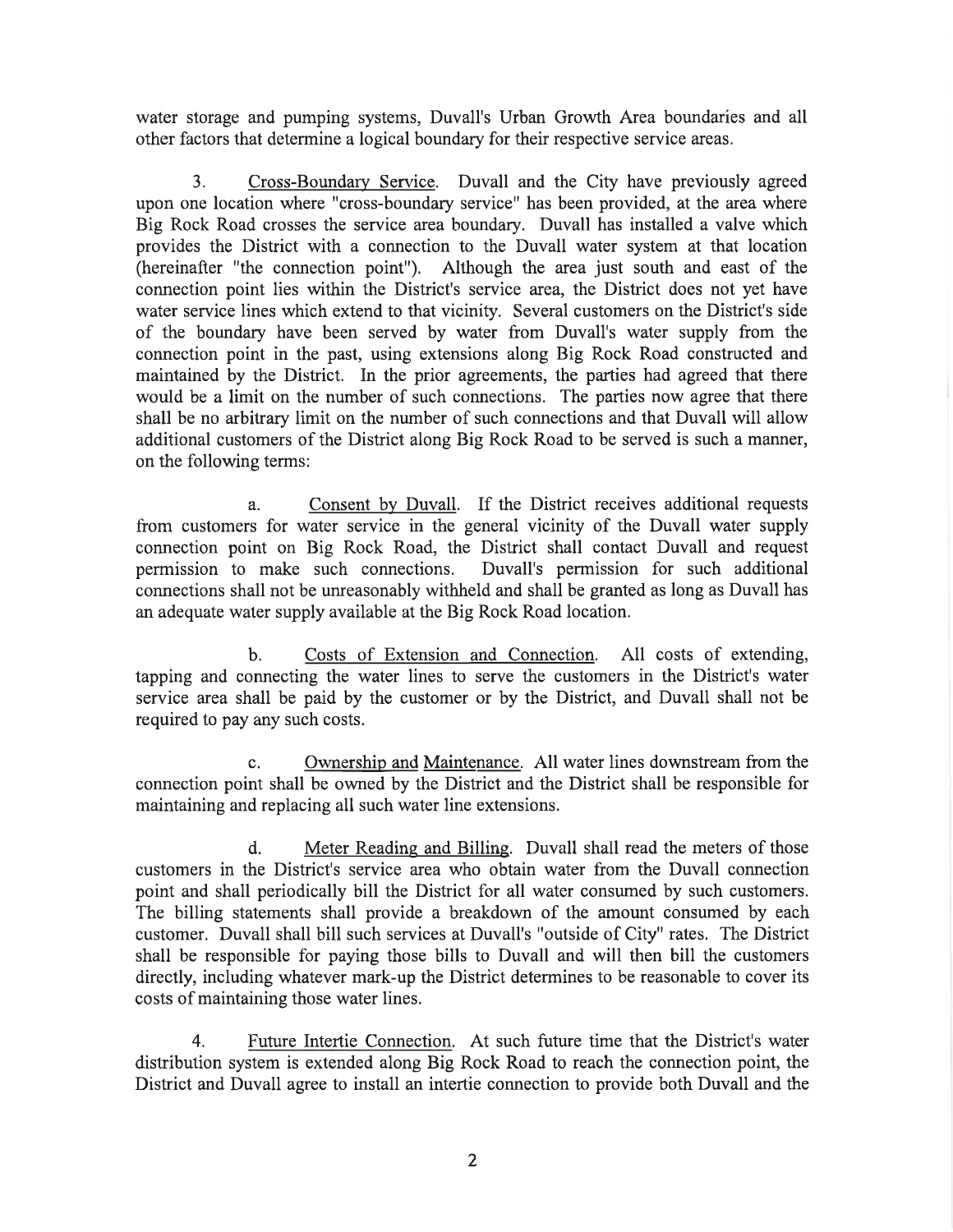District with an alternate water source in the event that either system experiences an interruption in service from its connections to the Tolt Pipeline.

WHEREFORE, the parties have executed this Agreement on the date and year first written above.

CITY OF DUVALL KING COUNTY WATER DISTRICT NO. 119 By: By<br>President of Commissioners Mayor Boar STATE OF WASHINGTON ) ) ss. COUNTY OF KING ) On this day, personally appeared before me  $\frac{Will \pm best}{\triangle}$ to me known to be the Mayor of the City of Duvall, who acknowledged to me that he/she signed the same as the free and voluntary act and deed of the City of Duvall, for the uses and purposes therein mentioned. SUBSCRIBED AND SWORN to before me this  $\frac{8}{10}$  day of November, 2007. (Print Name)  $\sqrt{\frac{1}{2}}$ Jadge R. Schwing NOTARY PUBLIC in and for the State ofWashington, residing at  $\mathbf{D}$ <sub>W</sub>Q(l) My appointment expires:  $7-29-11$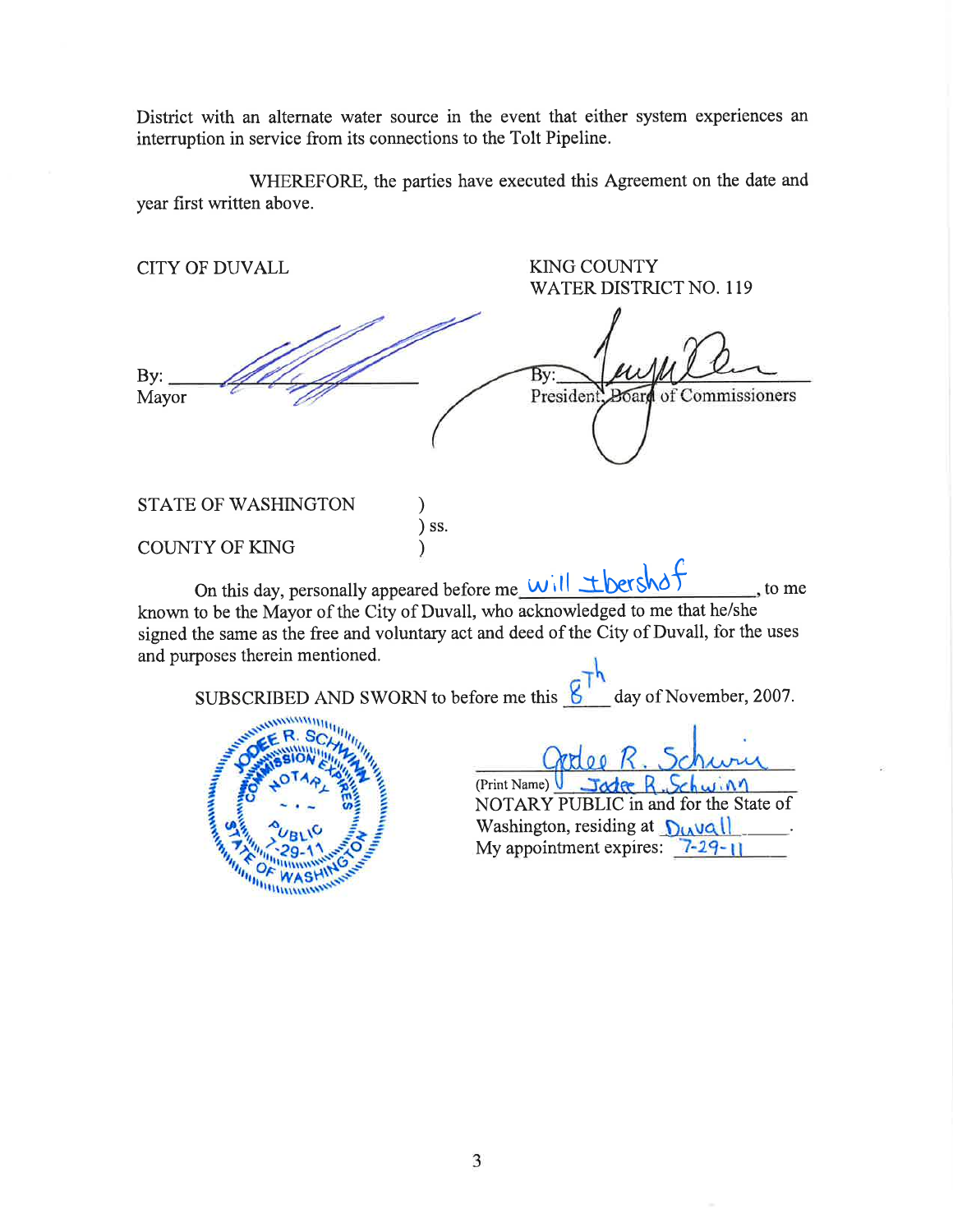# STATE OF WASHINGTON

## COUNTY OF KING

On this day, personally appeared before me Terry Olson, to me known to be the President of the Board of Commissioners of King County Water District No. 1 19, who acknowledged to me that he signed the same as the free and voluntary act and deed of said District, for the uses and purposes therein mentioned.

 $\lambda$ ) ss. )

SUBSCRIBED AND SWORN to before me this  $\frac{\cancel{6}}{\cancel{6}}$  day of November, 2007.

Ellening

NOTARY PUBLIC in and for the State of Washington, residing at Seattle My appointment expires:  $\frac{4}{2}$ (Print Name) MALCOLM S. HARRIS